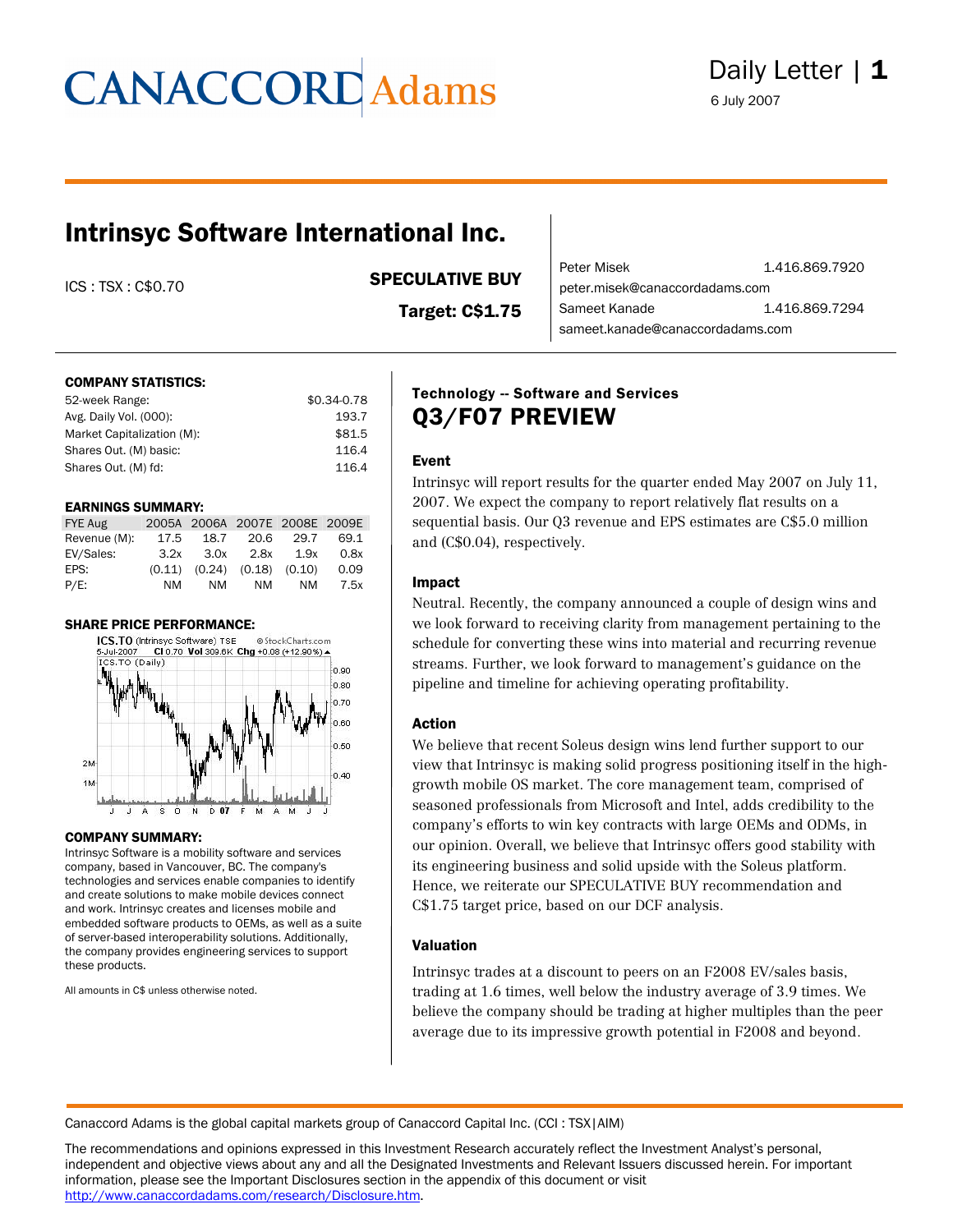#### Conference call details

Intrinsyc will release Q3 on Wednesday, July 11, 2007 after market close. The conference call will be held at 5:00pm ET, and can be accessed in North America at 1.866.782.8903, and internationally at 1.647.426.1845. The call can also be accessed via the Internet at www.intrinsyc.com/investors.

#### Q3/F07 preview

Intrinsyc will report Q3/F07 results, for the quarter ended May 2007 on July 11, 2007. We expect the company to report relatively flat results on a sequential basis. Our Q3 revenue and EPS estimates are C\$5.0 million and (C\$0.04), respectively. Our estimates include expectations for continued investment in R&D and S&M expenses towards further development and marketing of the Soleus software platform.

Recently, the company announced a couple of design wins and we look forward to receiving additional clarity from management pertaining to their expectations and schedule for converting these wins into material and recurring revenue streams. Further, we look forward to management's guidance on the pipeline and timeline for achieving operating profitability.

| (C\$M)                                 | CA Q3/F07E         | 02/F07A            | 03/F06A            | % Change<br>Q/Q      | % Change<br>Y/Y      |
|----------------------------------------|--------------------|--------------------|--------------------|----------------------|----------------------|
| Revenue                                | 5.0                | 5.0                | 4.4                | $-0.6%$              | 14.1%                |
| Gross Profit<br>% of Revenue           | 2.4<br>48.0%       | 2.5<br>49.3%       | 1.5<br>35.2%       | $-3.1%$              | 55.5%                |
| Total Op Ex<br>% of Revenue            | 6.2<br>122.9%      | 6.8<br>135.7%      | 5.7<br>129.7%      | $-9.9%$              | 8.1%                 |
| <b>EBITDA</b><br>% of Revenue          | (3.6)<br>NM        | (4.1)<br><b>NM</b> | (3.9)<br><b>NM</b> | $-13.8%$             | $-9.2%$              |
| <b>GAAP Net Income</b><br>% of Revenue | (3.8)<br><b>NM</b> | (4.2)<br><b>NM</b> | (4.7)              | $-10.6%$             | $-19.3%$             |
| GAAP EPS - basic<br>GAAP EPS - diluted | (0.04)<br>(0.04)   | (0.05)<br>(0.05)   | (0.06)<br>(0.06)   | $-17.3%$<br>$-17.3%$ | $-32.9%$<br>$-32.9%$ |

#### Figure 1: Q3/F07 Preview

Source: Canaccord Adams estimates, Company reports

#### Recent announcements

• Intrinsyc announced that it signed an agreement to license the Soleus software platform to a Taiwanese ODM. The ODM has licensed Soleus for the development of its combination GPS and MDTV device with mobile phone capabilities. We believe this is the company's second major design win. One significant aspect of the agreement is that Intrinsyc's licensee appears to already have a customer agreement to deploy the device. This, in our view, reduces some of the market acceptance risk that could impact the company's long-term revenue potential, which is a function of per unit royalties. Although no timing details were announced, we expect Intrinsyc to recognize some upfront development revenue (in the range of C\$100,000-250,000), followed by per unit royalties of perhaps C\$3.00-5.00, commencing in 9-12 months.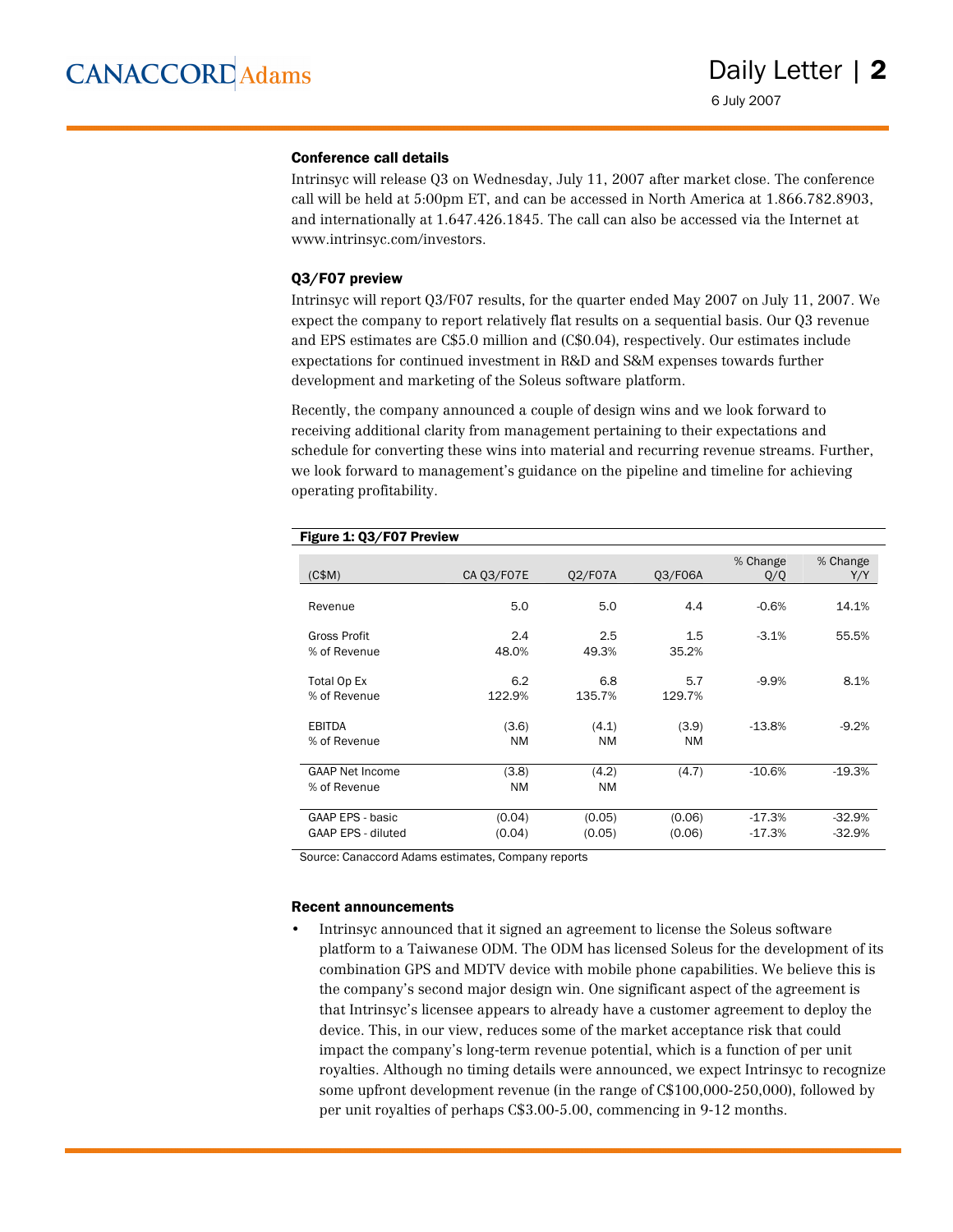6 July 2007

- Intrinsyc announced the receipt of correspondence from Industry Canada's Industrial Technology Office (also known as TPC) indicating that certain amounts claimed by the company have been disallowed and a repayment of approximately C\$900,000 will be requested. The company is in the process of determining avenues for an appeal.
- Intrinsyc announced that Andrew Morden, CFO, submitted his resignation effective July 22, 2007. Note that we do not view this event as a red flag, as this does not affect the dynamics of the core management team.

#### Outlook and recommendation

We believe that recent Soleus design wins lend further support to our view that Intrinsyc is making solid progress positioning itself in the high growth mobile OS market. The core management team, comprised of seasoned professionals previously with Microsoft and Intel, adds credibility to the company's efforts to win key contracts with large OEMs and ODMs, in our opinion. Overall, we believe that Intrinsyc offers good stability with its engineering business and solid upside with the Soleus platform. Hence, we reiterate our SPECULATIVE BUY recommendation and C\$1.75 target price, based on our DCF analysis.

#### Valuation

Intrinsyc trades at a discount to peers on an F2008 EV/sales basis, trading at 1.6 times, well below the industry average of 3.9 times. We believe the company should be trading at higher multiples than the peer average due to its impressive growth potential in F2008 and beyond.

| <b>Figure 2: Comparables</b> |              |         |          |         |         |           |          |            |           |           |        |           |           |
|------------------------------|--------------|---------|----------|---------|---------|-----------|----------|------------|-----------|-----------|--------|-----------|-----------|
|                              |              |         |          |         | Revenue |           |          | <b>EPS</b> |           | EV/Sales  |        | P/E       |           |
|                              |              |         | Price    | F2007E  | F2008E  | Growth    | F2007E   | F2008E     | Growth    | F2007E    | F2008E | F2007E    | F2008E    |
| Access                       | 4813         | $:$ TSE | 361,000  | 34,757  | 39,195  | 13%       | (30,075) | 3,024      | $-110%$   | 4.1       | 3.6    | <b>NM</b> | 119.4     |
| Aplix                        | 3727         | $:$ TSE | 153.000  | 6,174   | 6,756   | 9%        | (76.011) | 6,137      | $-108%$   | 2.5       | 2.3    | <b>NM</b> | 24.9      |
| Trolltech                    | <b>TROLL</b> | :OS     | 11.00    | 240.9   | 340.1   | 41%       | (0.67)   | (0.19)     | <b>NM</b> | 2.2       | 1.6    | <b>NM</b> | <b>NM</b> |
| Call Genie                   | GNE.         | ٠٧.     | \$2.28   | 2.3     | 19.0    | <b>NM</b> | (0.08)   | 0.08       | <b>NM</b> | <b>NM</b> | 9.0    | <b>NM</b> | <b>NM</b> |
| Red Hat                      | RHT          | :N      | \$21.60  | 488.0   | 608.0   | 25%       | 0.66     | 0.83       | 26%       | 7.9       | 6.4    | 32.7      | 26.0      |
| Research In Motion           | <b>RIMM</b>  | :Q      | \$216.19 | 4.786.4 | 7.015.0 | 47%       | 5.18     | 7.59       | 47%       | 8.3       | 5.6    | 41.7      | 28.5      |
| <b>Wind River</b>            | <b>WIND</b>  | :Q      | \$10.74  | 328     | 371     | 13%       | 0.32     | 0.51       | 59%       | 2.5       | 2.2    | 33.6      | 21.1      |
| Zamano                       | ZMNO         | :L      | 30.63    | 20      | 25      | 23%       | 0.04     | 0.05       | 18%       | 1.1       | 0.9    | 11.7      | 9.9       |
| Zi Corp.                     | <b>ZICA</b>  | :Q      | \$1.24   | 12      | 15      | 24%       | (0.09)   | (0.01)     | <b>NM</b> | 4.5       | 3.6    | <b>NM</b> | <b>NM</b> |
|                              |              |         |          |         |         |           |          |            |           |           |        |           |           |
| Average                      |              |         |          |         |         | 24%       |          |            | $-11%$    | 4.1       | 3.9    | 29.9      | 38.3      |
| Median                       |              |         |          |         |         | 24%       |          |            | 22%       | 3.3       | 3.6    | 33.1      | 25.5      |
|                              |              |         |          |         |         |           |          |            |           |           |        |           |           |
| Intrinsyc                    | ICS.         | :Т      | \$0.70   | 21      | 36      | 67%       | (0.16)   | (0.07)     | 129%      | 2.7       | 1.6    | <b>NM</b> | <b>NM</b> |
| Intrinsyc                    | ICS.         | :T      | \$1.75   | 21      | 36      | 67%       | (0.16)   | (0.07)     | 129%      | 8.4       | 5.0    | <b>NM</b> | <b>NM</b> |

Source: Company reports, Bloomberg, Thomson ONE, Canaccord Adams

#### Investment risks

The main risks to our outlook include the competitive environment intensifying, design wins take longer than expected to close, design wins to not translate into material revenue due to failed device launches, ESG division revenue erosion, and key management leaving the firm. Other risks include litigation, adverse F/X trends, slower-than-expected growth in the mobile device market, faster-than-expected ASP erosion at handset OEM/ODMs pressuring Intrinsyc's ASPs down significantly, and broader macroeconomic forces impacting the market.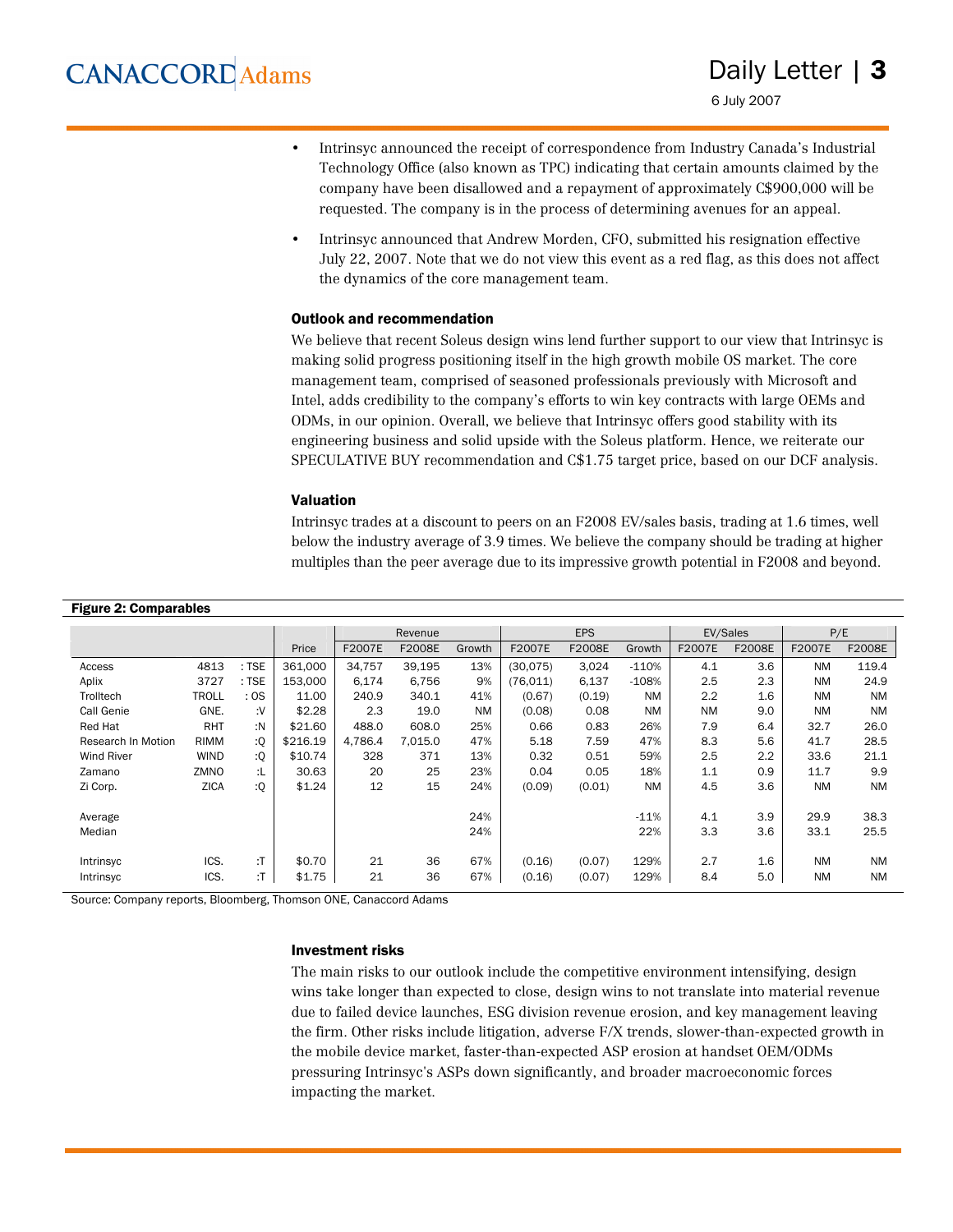#### APPENDIX: IMPORTANT DISCLOSURES

Analyst Certification: Each authoring analyst of Canaccord Adams whose name appears on the front page of this investment research hereby certifies that (i) the recommendations and opinions expressed in this investment research accurately reflect the authoring analyst's personal, independent and objective views about any and all of the designated investments or relevant issuers discussed herein that are within such authoring analyst's coverage universe and (ii) no part of the authoring analyst's compensation was, is, or will be, directly or indirectly, related to the specific recommendations or views expressed by the authoring analyst in the investment research.

Site Visit: An analyst has visited Intrinsyc's material operations in Vancouver, BC, Canada. No payment or reimbursement was received from the issuer for the related travel costs.

| <b>Distribution of Ratings:</b> |                 | Coverage Universe |        | IB Clients |
|---------------------------------|-----------------|-------------------|--------|------------|
| Global Stock Ratings            | Rating          | #                 | $\%$   | $\%$       |
| (as of 1 June 2007)             | Buy             | 320               | 58.1%  | 39.7%      |
|                                 | Speculative Buy | 67                | 12.2%  | 73.1%      |
|                                 | Hold            | 139               | 25.2%  | 33.1%      |
|                                 | Sell            | 25                | 4.5%   | 4.0%       |
|                                 |                 | 551               | 100.0% |            |

Canaccord Ratings System: **BUY:** The stock is expected to generate risk-adjusted returns of over 10% during the next 12 months. **HOLD:** The stock is expected to generate risk-adjusted returns of 0-10% during the next 12 months. **SELL:** The stock is expected to generate negative risk-adjusted returns during the next 12 months. **NOT RATED:** Canaccord Adams does not provide research coverage of the relevant issuer.

> "Risk-adjusted return" refers to the expected return in relation to the amount of risk associated with the designated investment or the relevant issuer.

Risk Qualifier: **SPECULATIVE:** Stocks bear significantly higher risk that typically cannot be valued by normal fundamental criteria. Investments in the stock may result in material loss.

#### Canaccord Adams Research Disclosures as of 6 July 2007

| лпрап                                                                                                   | $\sim$ $\sim$       |
|---------------------------------------------------------------------------------------------------------|---------------------|
| $\overline{\phantom{a}}$<br>Inc.<br>$.1 \text{eV}$<br>turr<br>ם לדר ב<br>าลเ<br>. a r<br>' W<br>יי<br>u | - -<br>$\cdot$<br>. |

- 1 The relevant issuer currently is, or in the past 12 months was, a client of Canaccord Adams or its affiliated companies. During this period, Canaccord Adams or its affiliated companies provided the following services to the relevant issuer:
	- A. investment banking services.
	- B. non-investment banking securities-related services.
	- C. non-securities related services.
- 2 In the past 12 months, Canaccord Adams or its affiliated companies have received compensation for Corporate Finance/Investment Banking services from the relevant issuer.
- 3 In the past 12 months, Canaccord Adams or any of its affiliated companies have been lead manager, co-lead manager or co-manager of a public offering of securities of the relevant issuer or any publicly disclosed offer of securities of the relevant issuer or in any related derivatives.
- 4 Canaccord Adams acts as corporate broker for the relevant issuer and/or Canaccord Adams or any of its affiliated companies may have an agreement with the relevant issuer relating to the provision of Corporate Finance/Investment Banking services.
- 5 Canaccord Adams or any of its affiliated companies is a market maker or liquidity provider in the securities of the relevant issuer or in any related derivatives.
- 6 In the past 12 months, Canaccord Adams, its partners, affiliated companies, officers or directors, or any authoring analyst involved in the preparation of this investment research has provided services to the relevant issuer for remuneration, other than normal course investment advisory or trade execution services.
- 7 Canaccord Adams intends to seek or expects to receive compensation for Corporate Finance/Investment Banking services from the relevant issuer in the next six months.

8 The authoring analyst, a member of the authoring analyst's household, or any individual directly involved in the preparation of this investment research, has a long position in the shares or derivatives, or has any other financial interest in the relevant issuer, the value of which increases as the value of the underlying equity increases.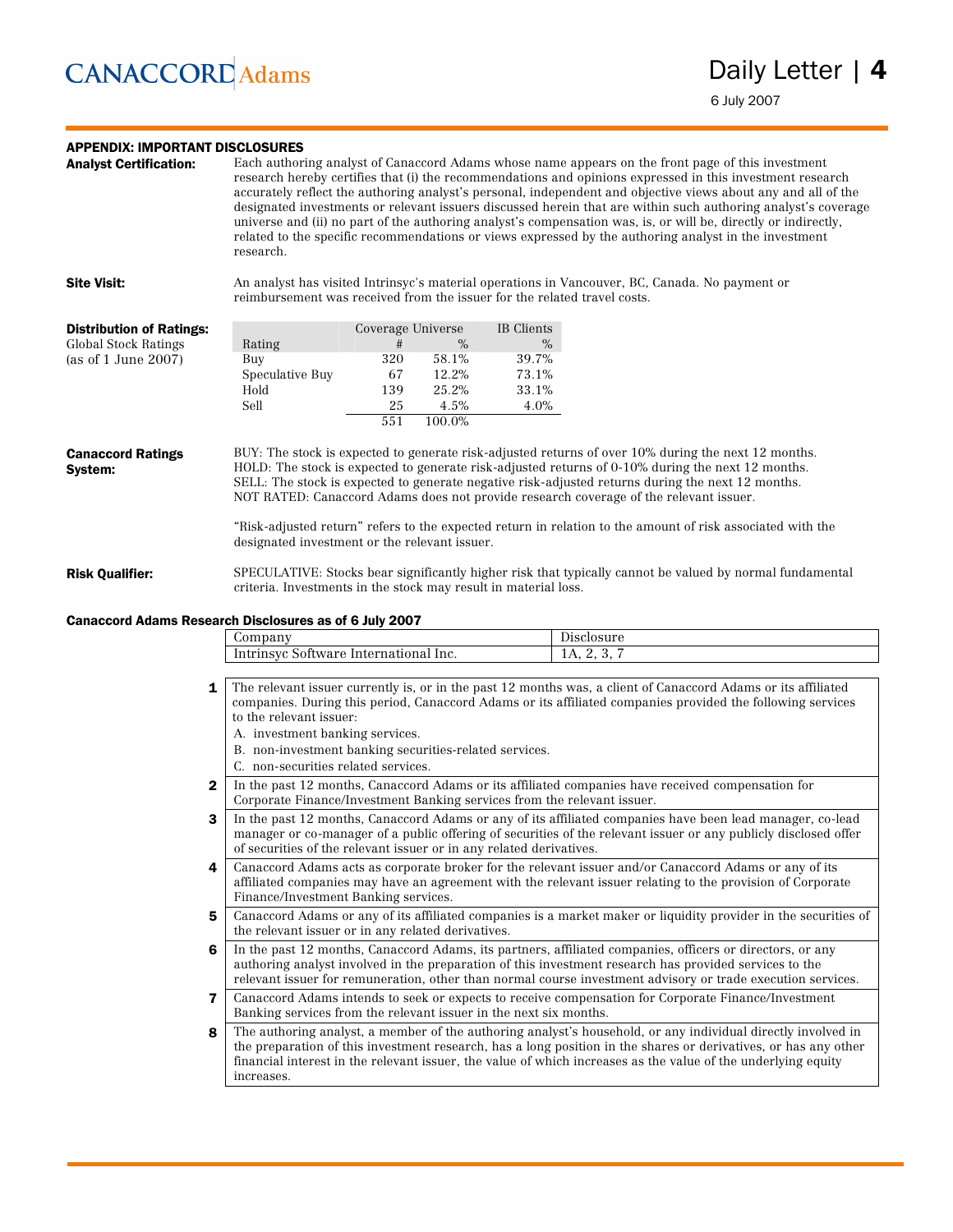6 July 2007

- 9 The authoring analyst, a member of the authoring analyst's household, or any individual directly involved in the preparation of this investment research, has a short position in the shares or derivatives, or has any other financial interest in the relevant issuer, the value of which increases as the value of the underlying equity decreases.
- 10 Those persons identified as the author(s) of this investment research, or any individual involved in the preparation of this investment research, have purchased/received shares in the relevant issuer prior to a public offering of those shares, and such person's name and details are disclosed above.
- 11 A partner, director, officer, employee or agent of Canaccord Adams and its affiliated companies, or a member of his/her household, is an officer, or director, or serves as an advisor or board member of the relevant issuer and/or one of its subsidiaries, and such person's name is disclosed above.
- 12 As of the month end immediately preceding the date of publication of this investment research, or the prior month end if publication is within 10 days following a month end, Canaccord Adams or its affiliate companies, in the aggregate, beneficially owned 1% or more of any class of the total issued share capital or other common equity securities of the relevant issuer or held any other financial interests in the relevant issuer which are significant in relation to the investment research (as disclosed above).
- 13 As of the month end immediately preceding the date of publication of this investment research, or the prior month end if publication is within 10 days following a month end, the relevant issuer owned 1% or more of any class of the total issued share capital in Canaccord Adams or any of its affiliated companies.
- 14 Other specific disclosures as described above.

Canaccord Adams is the business name used by certain subsidiaries of Canaccord Capital Inc., including Canaccord Adams Inc., Canaccord Adams Limited, and Canaccord Adams, a division of Canaccord Capital Corporation. Clients of Canaccord Adams, in the past 12 months, may have been clients of Canaccord Capital Corporation, Canaccord Capital (Europe) Limited, Canaccord Capital Corporation USA Inc., and/or Adams Harkness Financial Group Ltd.

The authoring analysts who are responsible for the preparation of this investment research are employed by Canaccord Adams, a securities broker-dealer with principal offices located in Vancouver, Calgary, Toronto, Montreal (all Canada), Boston, New York, San Francisco (all US) and London (UK).

In the event that this is compendium investment research (covering six or more relevant issuers), Canaccord Adams and its affiliated companies may choose to provide specific disclosures of the subject companies by reference, as well as its policies and procedures regarding the dissemination of investment research. To access this material or for more information, please send a request to Canaccord Adams Research, Attn: Disclosures, P.O. Box 10337 Pacific Centre, 2200-609 Granville Street, Vancouver, BC, Canada V7Y 1H2 or disclosures@canaccordadams.com.

The authoring analysts who are responsible for the preparation of this investment research have received (or will receive) compensation based upon (among other factors) the Corporate Finance/Investment Banking revenues and general profits of Canaccord Adams. However, such authoring analysts have not received, and will not receive, compensation that is directly based upon or linked to one or more specific Corporate Finance/Investment Banking activities, or to recommendations contained in the investment research. Canaccord Adams and its affiliated companies may have a Corporate Finance/Investment Banking or other relationship with the company that is the subject of this investment research and may trade in any of the designated investments mentioned herein either for their own account or the accounts of their customers, in good faith or in the normal course of market making. Accordingly, Canaccord Adams or their affiliated companies, principals or employees (other than the authoring analyst(s) who prepared this investment research) may at any time have a long or short position in any such designated investments, Related designated investments or in options, futures or other derivative instruments based thereon. Some regulators require that a firm must establish, implement and make available a policy for managing conflicts of interest arising as a result of publication or distribution of investment research. This investment research has been prepared in accordance with Canaccord Adams' policy on managing conflicts of interest, and information barriers or firewalls have been used where appropriate. Canaccord Adams' policy is available upon request.

The information contained in this investment research has been compiled by Canaccord Adams from sources believed to be reliable, but (with the exception of the information about Canaccord Adams) no representation or warranty, express or implied, is made by Canaccord Adams, its affiliated companies or any other person as to its fairness, accuracy, completeness or correctness. Canaccord Adams has not independently verified the facts, assumptions, and estimates contained herein. All estimates, opinions and other information contained in this investment research constitute Canaccord Adams' judgement as of the date of this investment research, are subject to change without notice and are provided in good faith but without legal responsibility or liability.

Canaccord Adams salespeople, traders, and other professionals may provide oral or written market commentary or trading strategies to our clients and our proprietary trading desk that reflect opinions that are contrary to the opinions expressed in this investment research. Canaccord Adams' affiliates, proprietary trading desk, and investing businesses may make investment decisions that are inconsistent with the